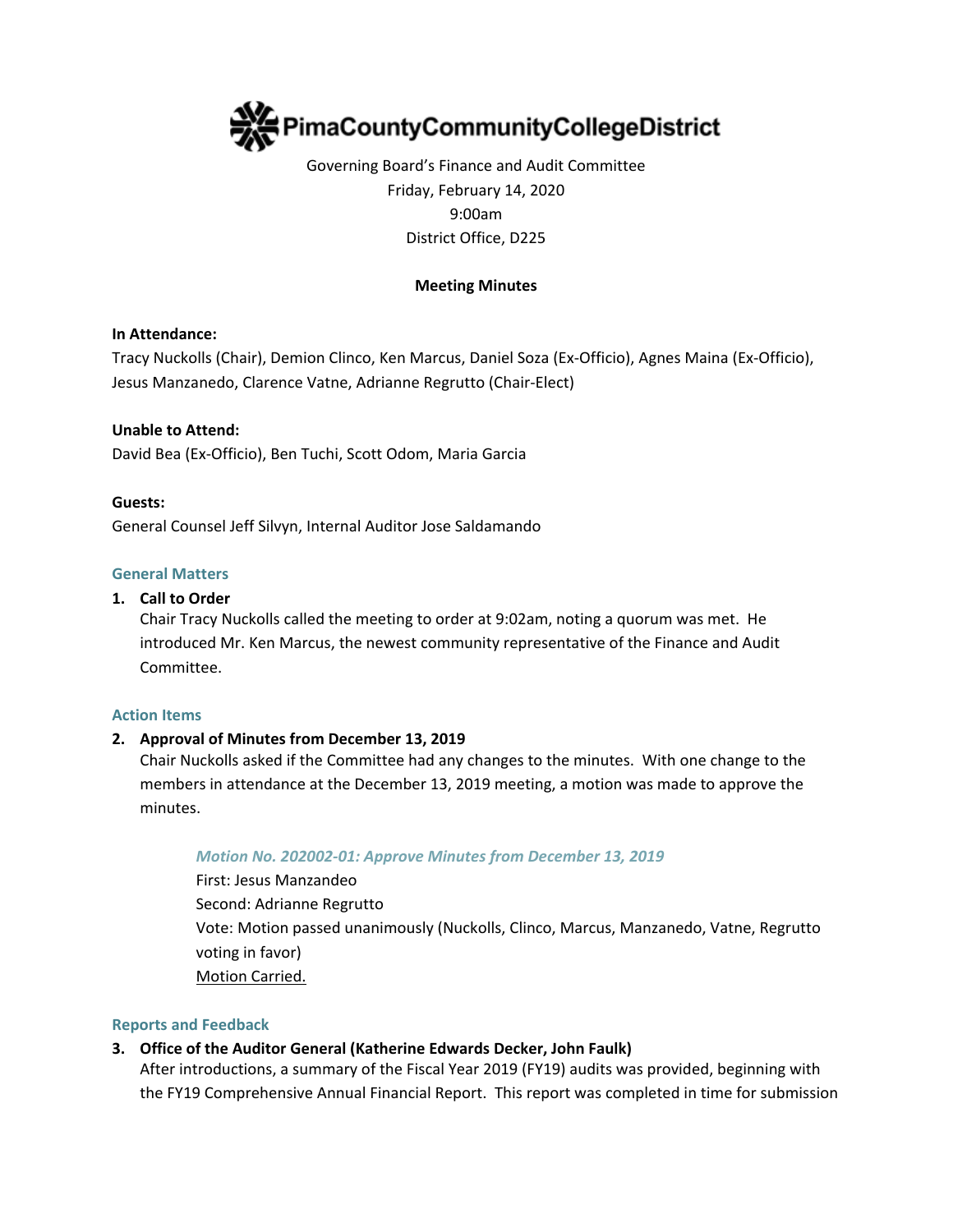to the Government Finance Officers Association for consideration for the Certificate of Achievement for Excellence in Financial Reporting.

Next, the FY19 Single Audit and Report on Internal Controls and Compliance was discussed. There was one finding related to Information Technology (IT) controls - configuration and change management. This finding is a continuation from two years ago, and it will likely be resolved by next year as the College implements TeamDynamix and creates procedures to document the change management process. Mr. Jesus Manzanedo inquired about the commonality of this issue at other Arizona colleges, and Mr. John Faulk noted it was consistent across the state. In FY19, the Audit General revised its approach, placing an emphasis on documented procedures rather than implementing policy, resulting in a decline in IT findings statewide.

Ms. Katherine Edwards Decker confirmed the College has implemented a more robust risk assessment across the District, and also described some of the security awareness training that has been implemented. Additional testing by the College is planned in FY20. Mr. Faulk there were no findings related to compliance.

Related to Uniform Guidance, the Financial Aid, TRIO, HPOG, and Adult Education programs were tested. There were no major issues with federal compliance related to these programs as well as no weaknesses in internal controls to federal programs. For FY18, the TRIO program had a finding related to eligibility, which was corrected. The second issue from the prior year was related to financial aid reporting, which was also corrected as the College reallocated resources to resolve this long-standing issue. The final component of this report was the schedule of expenditures of federal awards, which were accurately accounted for.

Mr. Nuckolls inquired about the College's participation in the audit process and if there is any feedback. Mr. Faulk identified the Foundation as a challenge; the District itself was quite cooperative this year. Mr. Nuckolls congratulated the College on its successes.

## **4. Internal Audit Update (Jeff Silvyn, Jose Saldamando)**

Mr. Jeff Silvyn described the recent changes in the Office of the Internal Auditor, with the recruitment of Internal Auditor Jose Saldamando and departure of Mr. Kurt Weirich. Mr. Saldamando described his background and experience, leading into the Executive Summary provided for today's meeting. Mr. Saldamando continued with a summary of the changes implemented, utilizing feedback previously provided by this Committee; the Committee expressed their appreciation for these changes.

Mr. Clinco asked for this Committee to regularly meet with Mr. Saldamando to review draft reports prior to completion. Mr. Saldamando spoke to some of the projects he will be working on, and Mr. Silvyn suggested quarterly updates, with an annual Governing Board Study Session.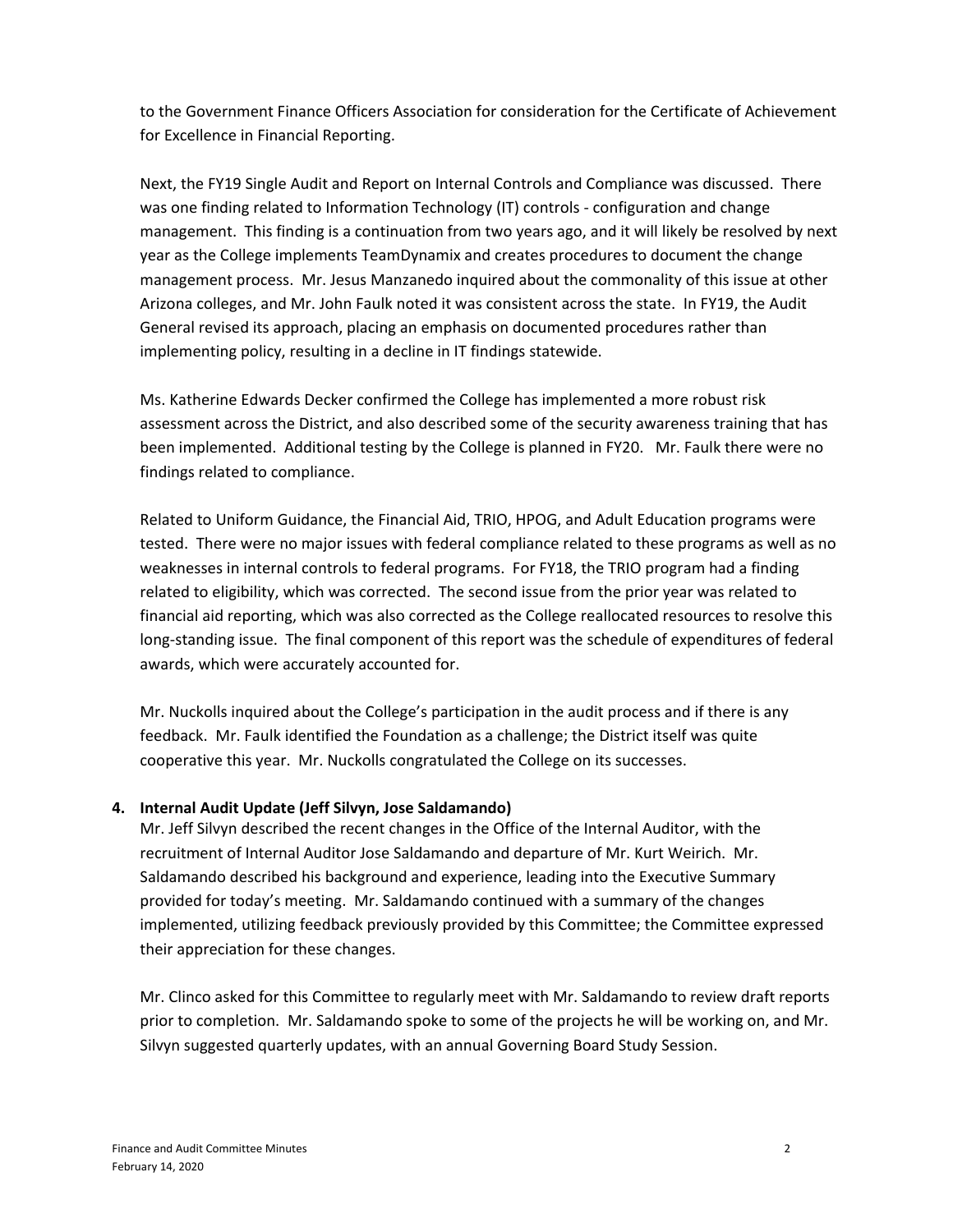Mr. Clarence Vatne inquired about the staffing of the Office of the Internal Auditor, and Mr. Silvyn stated that the College will move to a model in which temporary or contracted auditors are engaged as needed. Internal Audit will work with Purchasing to develop a pool of auditors.

Mr. Saldamando is finalizing the FY19 risk assessment and will send to this Committee draft audit reports. Mr. Manzanedo asked Mr. Saldamando to share any issues related to the completion of the audits and development of the audit plan. He continued with some strategies he uses in his own office and in helping to determine the scope of an audit.

The College is working with the Arizona School Risk Retention Trust to create a framework of Enterprise Risk Management (ERM) and Compliance to complement Internal Audit. Mr. Vatne asked about a target date to complete the development of the new structure, and Mr. Silvyn will present the final framework for ERM, Compliance, and Audit to this Committee.

**5. Comprehensive Annual Financial Report (CAFR) for the Year Ended June 30, 2019 (Agnes Maina)** Ms. Agnes Maina introduced the CAFR. New financial metrics were added this year, and Chair Nuckolls asked if there are any additional metrics that can be added for FY20 related to covenants of the bond issuance; Ms. Maina will make the addition for FY20. Ms. Maina continued with a summary of revenues by source, highlighting contracts, property taxes, and investment revenues from strong cash management. Expenses are also down over FY18, primarily due to position reductions and vacancies in personnel lines. The College concluded the year with a strong financial position due to the bond issuance and investment revenues, and it is anticipated that FY20 will show similar results. Grant revenue may decrease this year as the Health Profession Opportunity Grant will be concluding; new grants may potentially offset this loss in revenue.

Mr. Vatne asked about the decrease in employee compensation and benefits, which Ms. Maina explained is due to closures of vacant positions and a decrease in contributions to state retirement systems. Mr. Vatne noted there is still room to reduce staff and reprioritize needs, and Mr. Soza stated that providing the same services across distributed locations is a contributor. Program viability, classroom inefficiencies, and other factors play a role; the Provost will meet with this Committee at a future meeting to further discuss these topics. Ms. Maina's department is meeting with the Deans this year as part of the budget development process to help with understanding the business model related to course scheduling.

## **6. CFO Update (Daniel Soza)**

Mr. Soza provided the CFO update on behalf of Dr. David Bea.

Revenue bond expenses have been about a million dollars a month; major expenses will occur as the contractors begin their work at Downtown Campus. This Committee discussed the status of the Aviation project, as well as the College's reserves in relation to property tax revenues. The concrete foundations and underground utilities are in the works at the Transportation Building, which is on schedule to open in December.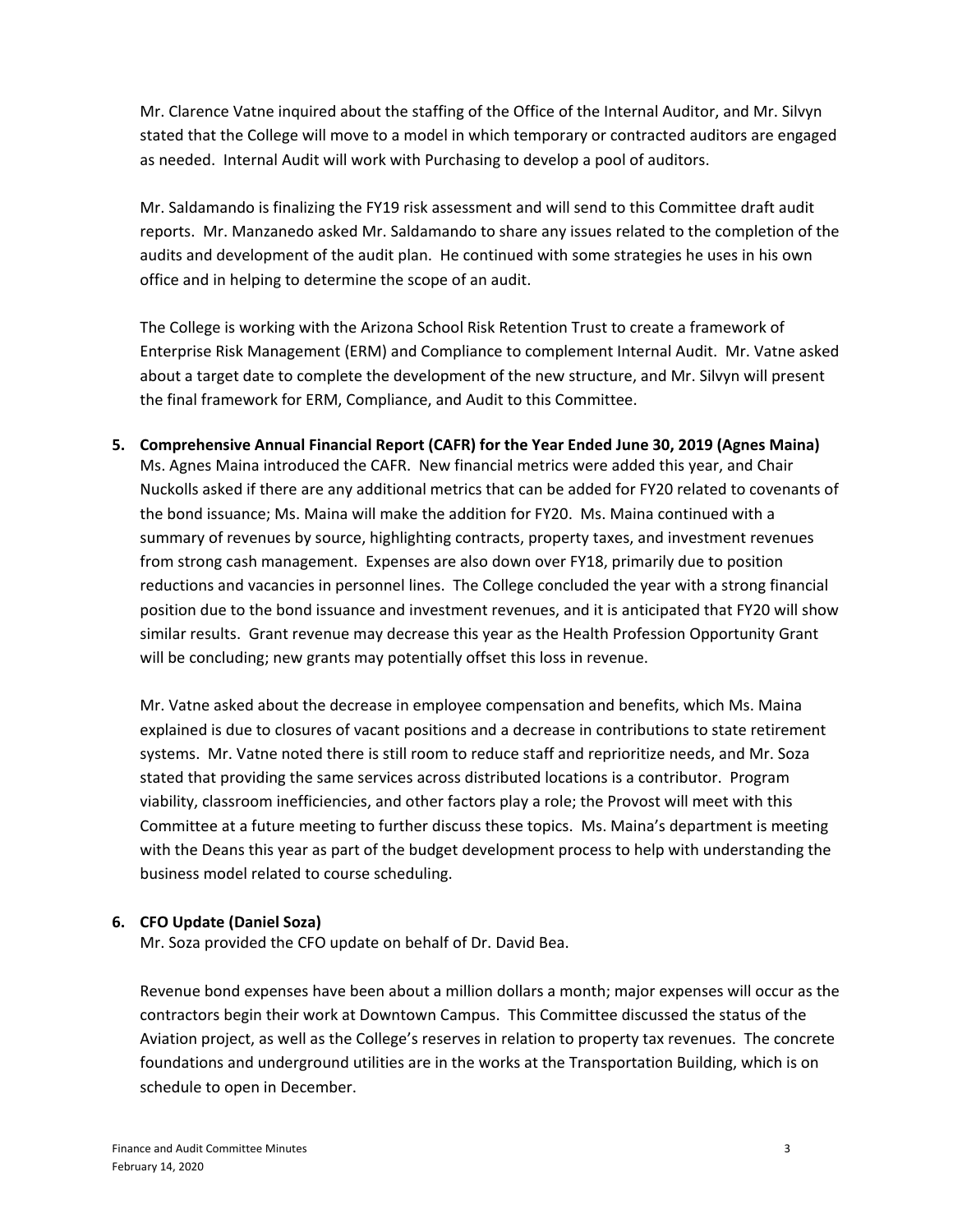Mr. Clinco inquired about the possibility of cash funding the Allied Health Building and allocating funds for an additional bond issuance. Ms. Maina stated that an action will be presented to the Governing Board to restrict the funds for the Allied Health Building, which will also keep the expenses outside of the Expenditure Limitation (EL). Mr. Clinco expressed interest in locking in the project financing as the Board's leadership begins to change, and this Committee supports this notion.

Revenues generated by property taxes and state appropriations are bound by EL. Prop 301 dollars, which are not tied to EL, will be operationalized to fund personnel costs as opposed to capital equipment. Additional positions will be closed this year to narrow the gap between projected expenditures and the FY21 EL.

Mr. Soza described the priorities of the Governing Board, including those with a direct impact on students. Salary scenarios were described in relation to a lift to salary schedules, a pool for merit pay, and tiered scales for adjunct faculty. Ms. Adrianne Regrutto inquired about the potential for use of space (either leasing or for sale), and Mr. Clinco stated that a firm will be reviewing this on behalf of the College. Leases would generate revenue outside of EL, but the largest expense with operating a location is related to personnel.

The College met with the County to discuss the use of Certificates of Participation (COPs), which are being considered as a strategy to shift expenses away from EL. The interest rate associated with this is low but would require work similar to the revenue bond issuance for the College to engage in this process. After the upfront work is completed, the issuance of COPs can be completed quickly.

Mr. Soza discussed the cost of attendance related to maximum Pell awards for full-time students in both Fall and Spring semesters. Open Educational Resources are being utilized at the College to reduce the cost of textbooks and supplies, and digital literacy through a personal technology device provided to students is also being considered. A Study Session will be held on February 24 to obtain feedback from the Board prior to the tuition decision in March. The tuition proposals will be based on feedback from the Student Senate.

Proposed changes to Expenditure Limitation were discussed. Mr. Silvyn noted that relief to EL will make it challenge to continue to reallocate resources and Mr. Soza concurred, as additional EL capacity will allow the College to fund strategic priorities and building projects without utilizing debt mechanisms.

The College is interested in feedback from this Committee related to tuition scenarios and the use of COPs. Chair Nuckolls requested more information related to COPs as they impact the covenants of the revenue bonds and the plan to have potential debt. Ms. Adrianne Regrutto asked about including inflation factors over time as a measure for proposed tuition increases and cost of living adjustments.